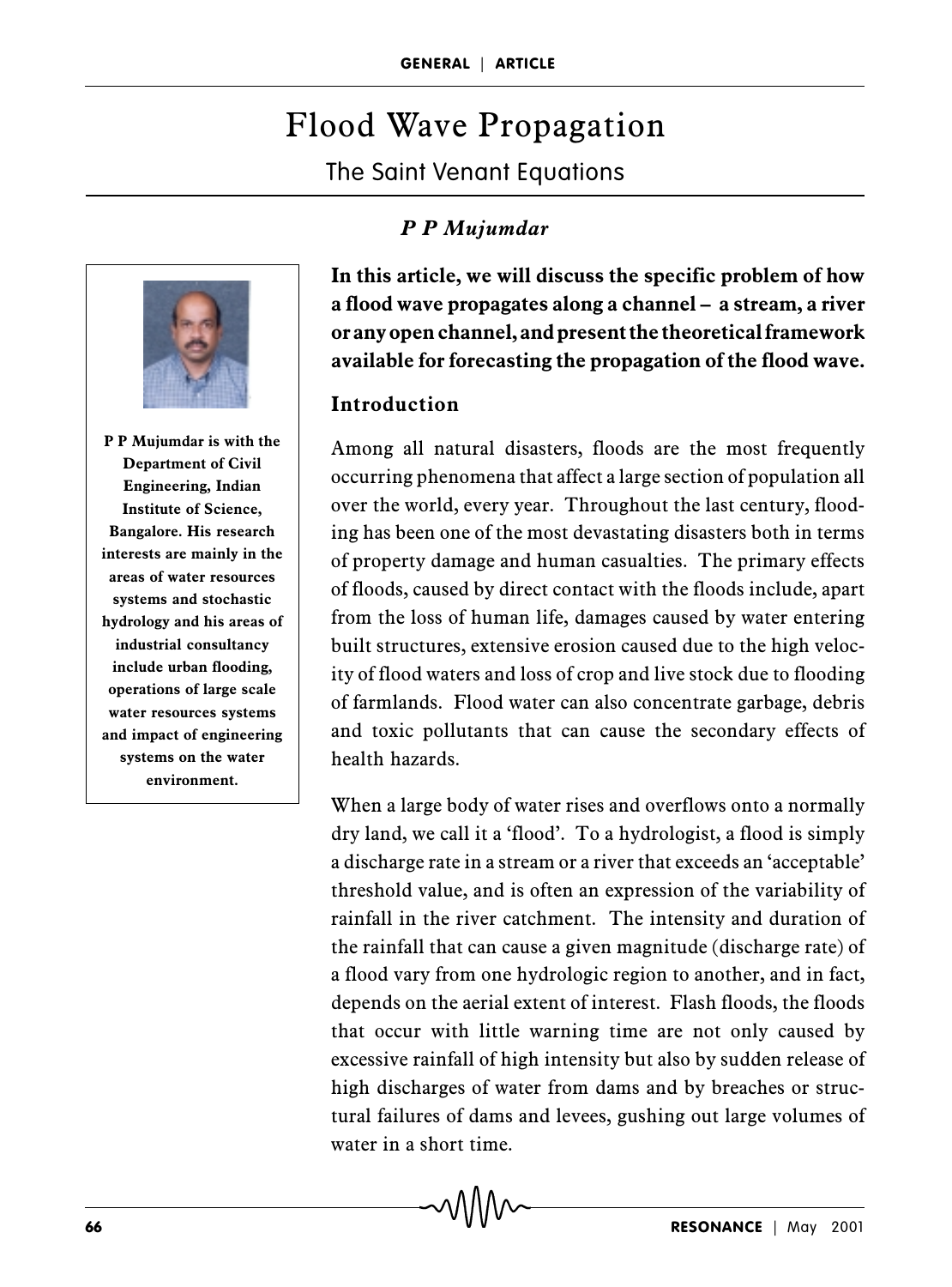A flood travels along a river reach as a wave, with velocity and depth continuously changing with time and distance. While it is difficult to forecast with accuracy the time of occurrence and magnitude of floods, it is possible to predict fairly accurately the movement of the flood wave along a river, once it is known that a flood wave is generated at some upstream location in the river. Such a forecast is of immense practical utility, as it can be used in early flood warning systems. The topic discussed in the article is a small section of the broad area of study called the 'flood hydrology'.

## **Flood Routing**

Imagine a flood wave traversing along a straight reach of a stream, which initially has uniform flow conditions. As the flood wave crosses a section, the velocity (or discharge) and the depth of flow at that section change. Our interest will be to study these changes in depth and discharge, with time and along the length of the river. In *Figure* 1, a monoclinical rising wave (a uniformly progressing translatory wave of stable form) is shown travelling along a small section of a stream. For such a wave, the successive positions of the wave front at different times are parallel and the wave configuration travels downstream at a constant velocity. The wave front is moving at a velocity, or celerity (velocity of the wave front), of  $V_w$ , which is greater than the mean velocities,  $V_1$  and  $V_2$  in the uniform flow regions upstream and downstream of the wave.

This is an instantaneous picture of a simplistic wave as seen at a section. For such a simple case, it is possible to express the



While it is difficult to forecast with accuracy the time of occurrence and magnitude of floods, it is possible to predict fairly accurately the movement of the flood wave along a river, once it is known that a flood wave is generated at some upstream location in the river.

**Figure 1. Monoclinical ris**ing wave in a channel.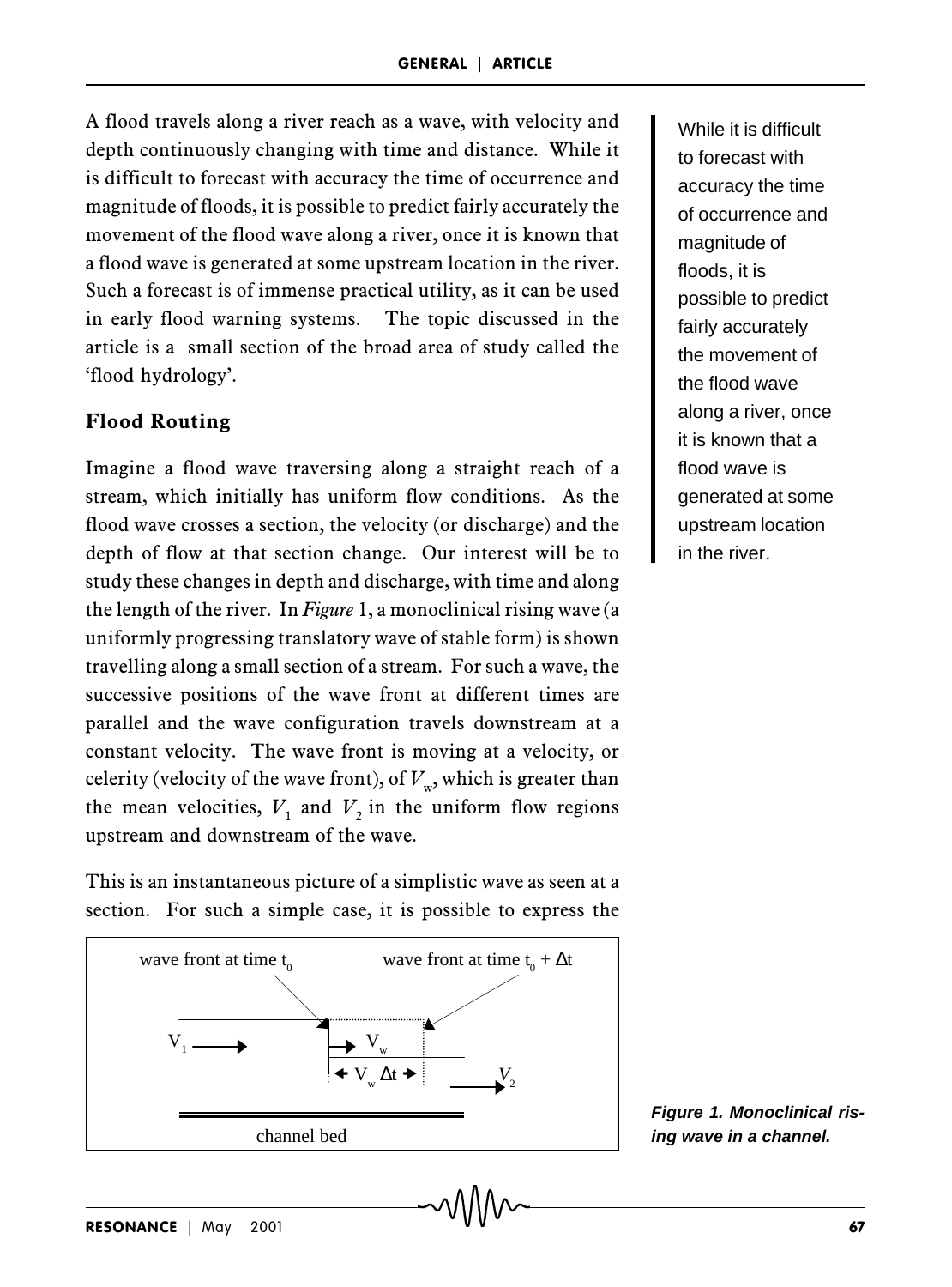



celerity  $V_{\rm w}$  in terms of the velocities  $V_{\rm 1}$  and  $V_{\rm 2}$ , given the crosssectional areas at the two sections, upstream and downstream of the wave front. In real situations, however, the depth and discharge of the wave front itself change with time. A flood wave is, therefore, represented by a hydrograph (graph showing variation of discharge or flow depth with time), as shown in Figure 2, and the propagation of such a wave is quite different from that of a monoclinical wave. In practical applications, we will be interested in estimating the discharge and depth of flow at a given location along the stream at a specified time, given the flood hydrograph at an upstream section. Computation of the movement of flood wave along a channel with time and space is called 'flood routing'.

Computation of the movement of flood wave along a channel with time and space is called 'flood routing'.

### **Saint Venant Equations**

The flood flow is unsteady  $-$  as the flow properties (depth and velocity) change with time - and is gradually varied, because such change with time is gradual. To derive the governing equations for such a wave movement, we use the principles of continuity (conservation of mass) and momentum (essentially,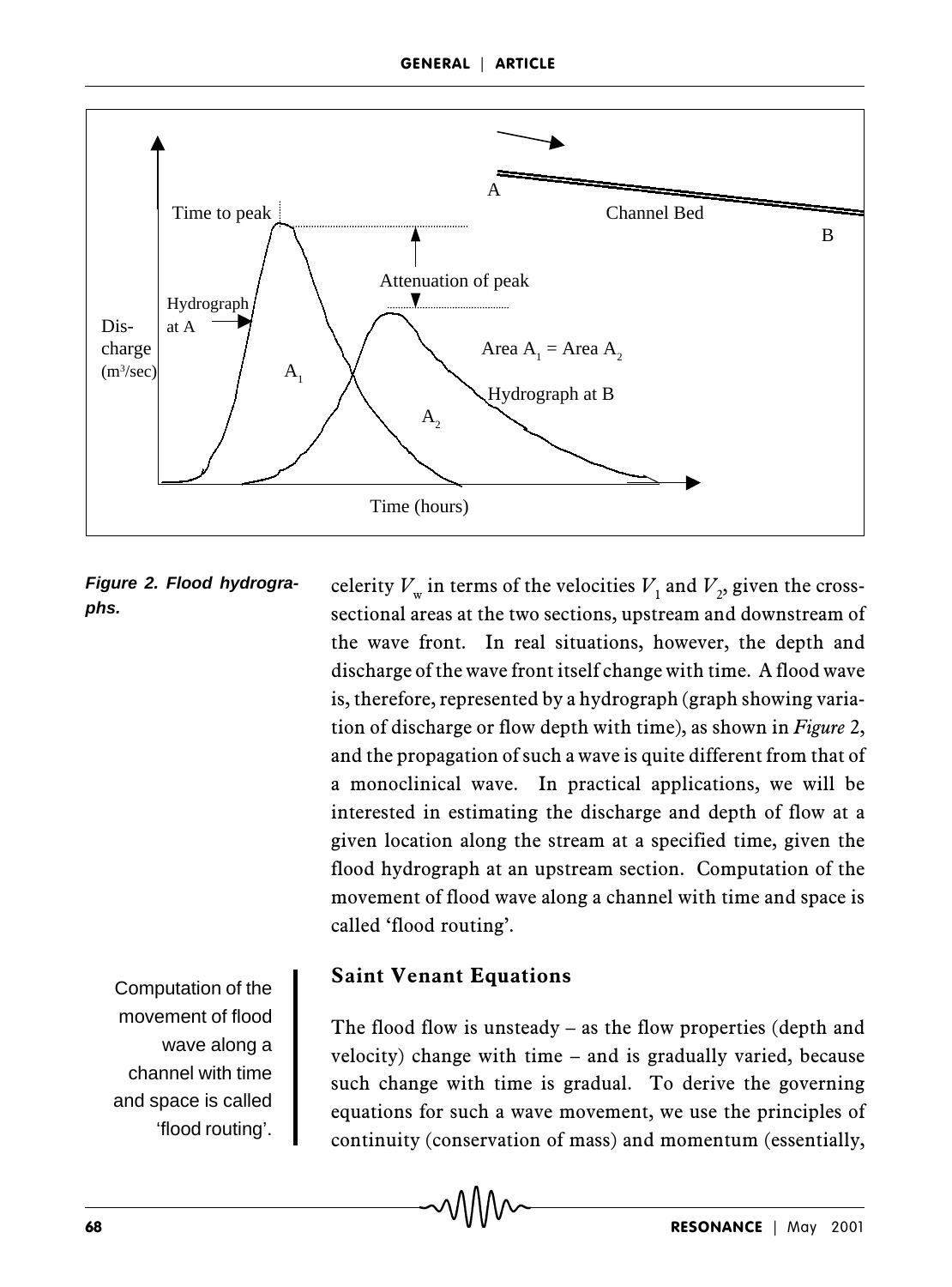Newton's second law of motion) for the one dimensional unsteady open channel flow (see  $Box$  1).

In differential form, the governing equations are written as,

Continuity:

 $\frac{\partial Q}{\partial x} + \frac{\partial A}{\partial t} - q = 0.$  (1)

#### **Box 1. The Saint Venant Equations**

Consider an elemental control volume of length *dx* in a channel (*Figure* 3). The inflow to the control volume is the sum of the flow *Q* entering the control volume at the upstream end of the channel and the *lateral inflow q* entering the control volume as a distributed flow along the channel. The dimensions of *q* are those of flow per unit length, so the rate of lateral flow is *qdx*. The mass inflow rate to the control volume is,  $\rho$  ( $Q+qdx$ ). The mass outflow rate from the control volume is  $\rho$  ( $Q + \frac{\partial Q}{\partial x} dx$ ) where  $\frac{\partial Q}{\partial x}$ is the rate of change of channel flow with distance. The volume of the channel element is *A dx*, where *A* is the average cross-sectional area. The rate of change of mass stored within the control volume is thus, ∂*(*ρ*Adx*)/∂*t*. The continuity of mass, viz., outflow + change in storage = inflow, is written for the control volume, as

$$
-\rho(Q+qdx)+\rho(Q+\partial Q/\partial x\,dx)+\partial(\rho Adx)/\partial t=0.
$$

For water, the density *r* may be assumed constant. Dividing throughout by *rdx*, we write the continuity equation as,

$$
\frac{\partial Q}{\partial x} + \frac{\partial A}{\partial t} - q = 0.
$$

The momentum equation is derived from Newton's second law, viz., rate of change of momentum = net force. As the derivation is rather lengthy, only a broad outline is given here. The forces considered for the control volume are  $F_g$ , the gravity force,  $F_f$ , the friction force,  $F_g$ , the contraction/expansion force,  $F_w$ , the wind shear force on the water surface and  $F_p$ , the unbalanced pressure force (net force due to  $F_{pl}$ ,  $F_{pb}$ ,  $F_{\infty}$  in *Figure* 3). The net outflow of momentum from the control volume is computed from the mass inflow,  $\rho(Q+qdx)$ , and the mass outflow,  $\rho(Q + \partial Q/\partial x dx)$ , considering the average velocity, *V*, in the control volume and the *x*-component  $v_x$  of the velocity of the lateral flow,  $q$ . The volume of the elemental channel considered is *A dx*, its momentum is  $\rho A dx V$ , or  $\rho Q dx$ . The rate of change of momentum storage in the control volume, thus is,  $(\rho \partial Q/\partial t dx)$ . A momentum coefficient  $\beta$  is introduced to account for non-uniform distribution of velocity at a section in computing the momentum. The complete form of the momentum equation is written as,

$$
\partial Q/\partial t + \partial (bQ^2/A)/\partial t + gA(\partial y/\partial x - S_0 + S_f + S_e) - \beta q v_x + W_f B = 0,
$$

where  $S_0$  is the bed slope,  $S_f$  is the energy slope,  $S_e$  is the eddy loss slope,  $W_f$  is the wind shear factor, and *B* is the average top-width of water surface in the control volume. The momentum equation (2) in the text is a simplified form with  $\beta = 1$ , neglecting lateral flow, wind shear and eddy losses.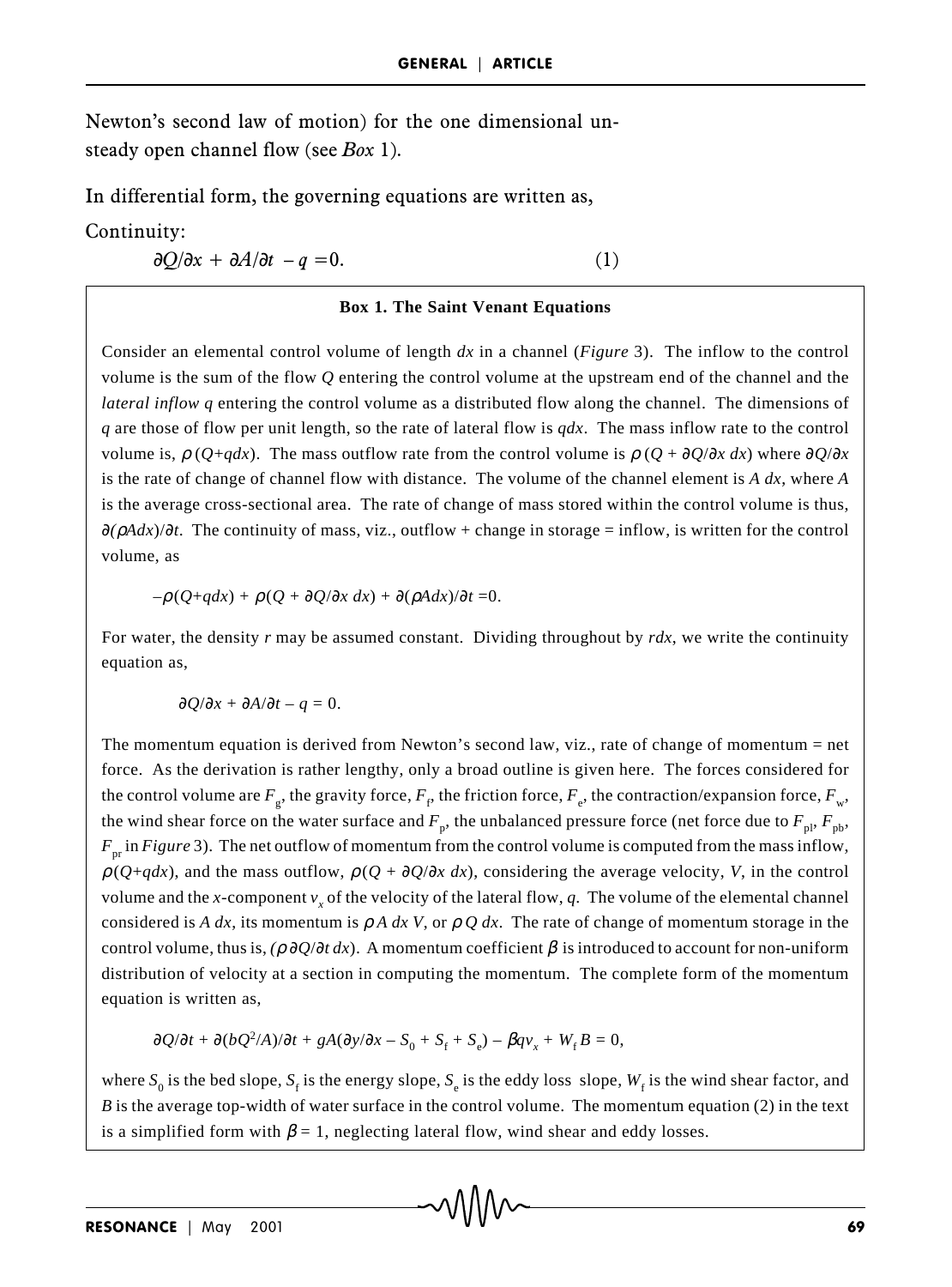#### Momentum:

| $(1/A) \frac{\partial Q}{\partial t} + (1/A) \frac{\partial (Q^2}{A})}{\partial x} + g\frac{\partial y}{\partial x} - g(S_0 = -S_f) = 0$ (2) |  |  |
|----------------------------------------------------------------------------------------------------------------------------------------------|--|--|
|----------------------------------------------------------------------------------------------------------------------------------------------|--|--|

Local Convective accelera- Pressure Gravity Friction acceleration tion term force term force force term term term

In these equations, Q is the discharge (m<sup>3</sup>/sec), A is the area, q is the lateral flow per unit length of the channel  $(m^3/sec/m)$ , x is the distance along the channel,  $y$  is the depth of flow,  $g$  the acceleration due to gravity,  ${\cal S}_{_{0}}$ , the bed slope of the channel and  ${\cal S}_{_{\rm f}}$  is the friction slope (see Figure 3). Equations  $(1)$  and  $(2)$  are together called the Saint Venant equations, in honor of Saint Venant (see

**Figure 3. Definition sketch for continuity and momentum equations.**

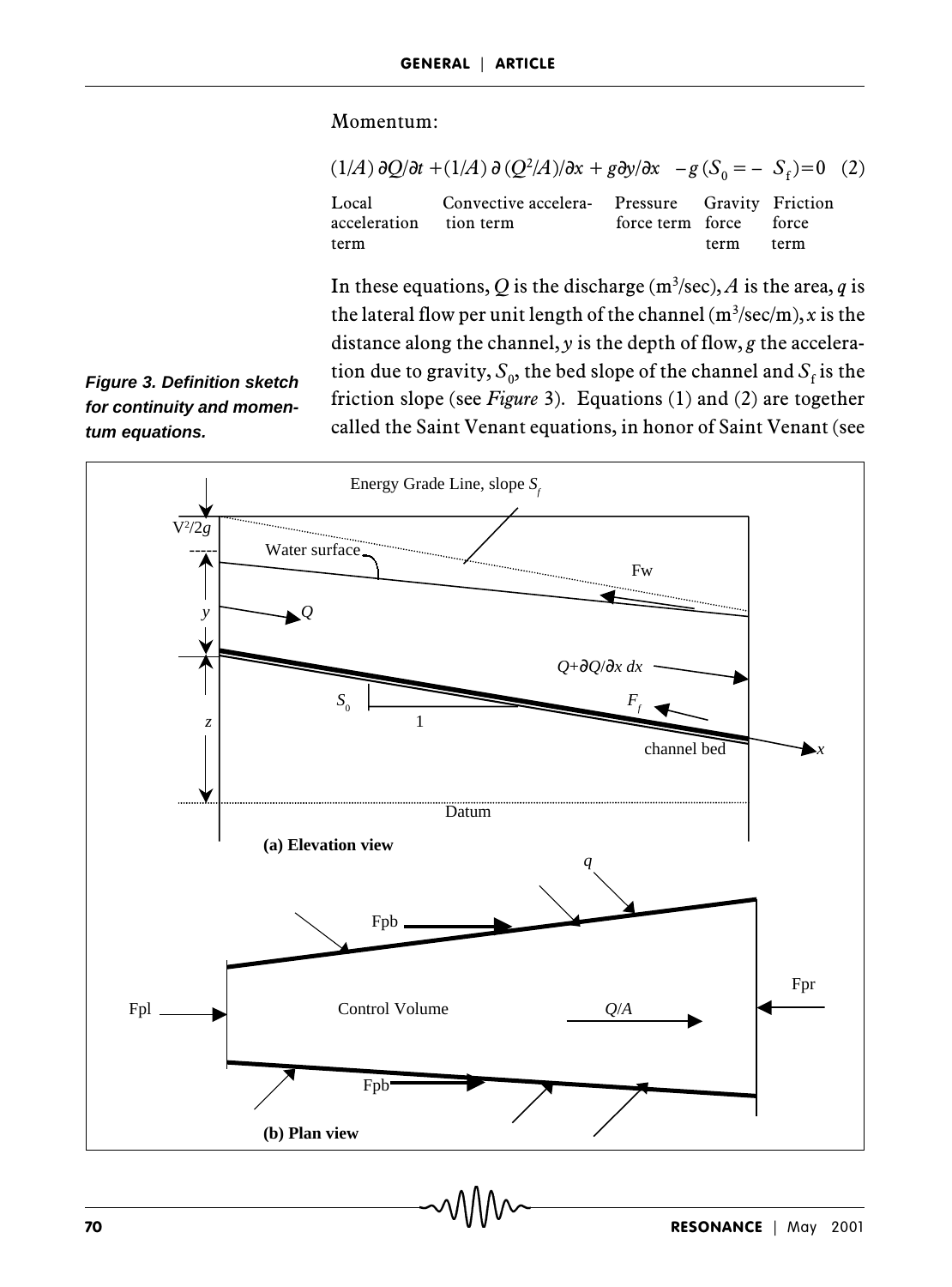#### **Box 2. Saint Venant (1797 - 1886)**

Saint Venant was a French engineer whose major contributions were in the field of elasticity. He also wrote extensively on hydraulics, with particular attention to wave motion, pipe and open channel resistance, gradually varied flow and the flow of air. The following contributions are associated with his name: analysis of the sonic orifice, introduction of the term 'celerity' to distinguish the velocity of wave propagation with respect to the fluid from the velocity of the fluid itself and differentiation between rivers and torrents in terms of the critical slope for uniform flow. The *History of Hydraulics* by Rouse and Ince has this to say of Saint Venant: "...*as is often the fate of those who write prodigiously in many fields, no one of his many publications on fluid motion stands above the others, and his net influence upon hydraulics may well have lain in the stimulating effect which these had as a whole upon his colleagues and successors*".

Box 2) who developed these equations in 1871. In the momentum equation, the local acceleration term describes the change in momentum due to change in velocity over time, the convective acceleration term describes the change in momentum due to change in velocity along the channel, the pressure force term denotes a force proportional to the change in water depth along the channel, the gravity force term denotes a force proportional to the bed slope, and the friction force term denotes a force proportional to the friction slope.

It is not possible to solve  $(1)$  and  $(2)$  together analytically, except in some very simplified cases. Numerical solutions are possible, and are used in most practical applications. Depending on the accuracy desired, alternative flood routing equations are generated by using the complete continuity equation (except the lateral flow term, in some cases) while eliminating some terms of the momentum equation. Based on the terms retained in the momentum equation, the flood wave is called the kinematic wave, the diffusion wave and the dynamic wave, as shown:

$$
(1/A) \frac{\partial Q}{\partial t} + (1/A) \frac{\partial (Q^2/A)}{\partial t} + g \frac{\partial y}{\partial x} - g(S_0 - S_f) = 0
$$
\n
$$
\begin{array}{c}\n| \text{ 1} & \text{ 1} \\
\text{ 2} & \text{ 2} \\
\text{ 3}\n\end{array}
$$
\n
$$
\begin{array}{c}\n| \text{ 2} & \text{ 3} \\
\text{ 4} & \text{ 4} \\
\text{ 5} & \text{ 5} \\
\text{ 6} & \text{ 6}\n\end{array}
$$
\n
$$
\begin{array}{c}\n| \text{ 4} & \text{ 5} \\
\text{ 5} & \text{ 6} \\
\text{ 7} & \text{ 7} \\
\text{ 8} & \text{ 8} \\
\text{ 9} & \text{ 9} \\
\text{ 1} & \text{ 9} \\
\text{ 1} & \text{ 9} \\
\text{ 1} & \text{ 9} \\
\text{ 1} & \text{ 9} \\
\text{ 1} & \text{ 9} \\
\text{ 1} & \text{ 9} \\
\text{ 1} & \text{ 9} \\
\text{ 1} & \text{ 9} \\
\text{ 1} & \text{ 9} \\
\text{ 1} & \text{ 9} \\
\text{ 1} & \text{ 9} \\
\text{ 1} & \text{ 9} \\
\text{ 1} & \text{ 9} \\
\text{ 1} & \text{ 9} \\
\text{ 1} & \text{ 9} \\
\text{ 1} & \text{ 9} \\
\text{ 1} & \text{ 9} \\
\text{ 1} & \text{ 9} \\
\text{ 1} & \text{ 9} \\
\text{ 1} & \text{ 9} \\
\text{ 1} & \text{ 9} \\
\text{ 1} & \text{ 9} \\
\text{ 1} & \text{ 9} \\
\text{ 1} & \text{ 9} \\
\text{ 1} & \text{ 9} \\
\text{ 1} & \text{ 9} \\
\text{ 1} & \text{ 9} \\
\text{ 1} & \text{ 9} \\
\text{ 1} & \text{ 9} \\
\text{ 1} & \text{ 9} \\
\text{ 1} & \text{ 9} \\
\text{ 1} & \text{ 9} \\
\text{ 1} & \text{ 9} \\
\text{ 1} & \text{ 9} \\
\text{
$$

The kinematic wave, is thus represented by,  $g(S_0-S_f) = 0$ , or  $S_0$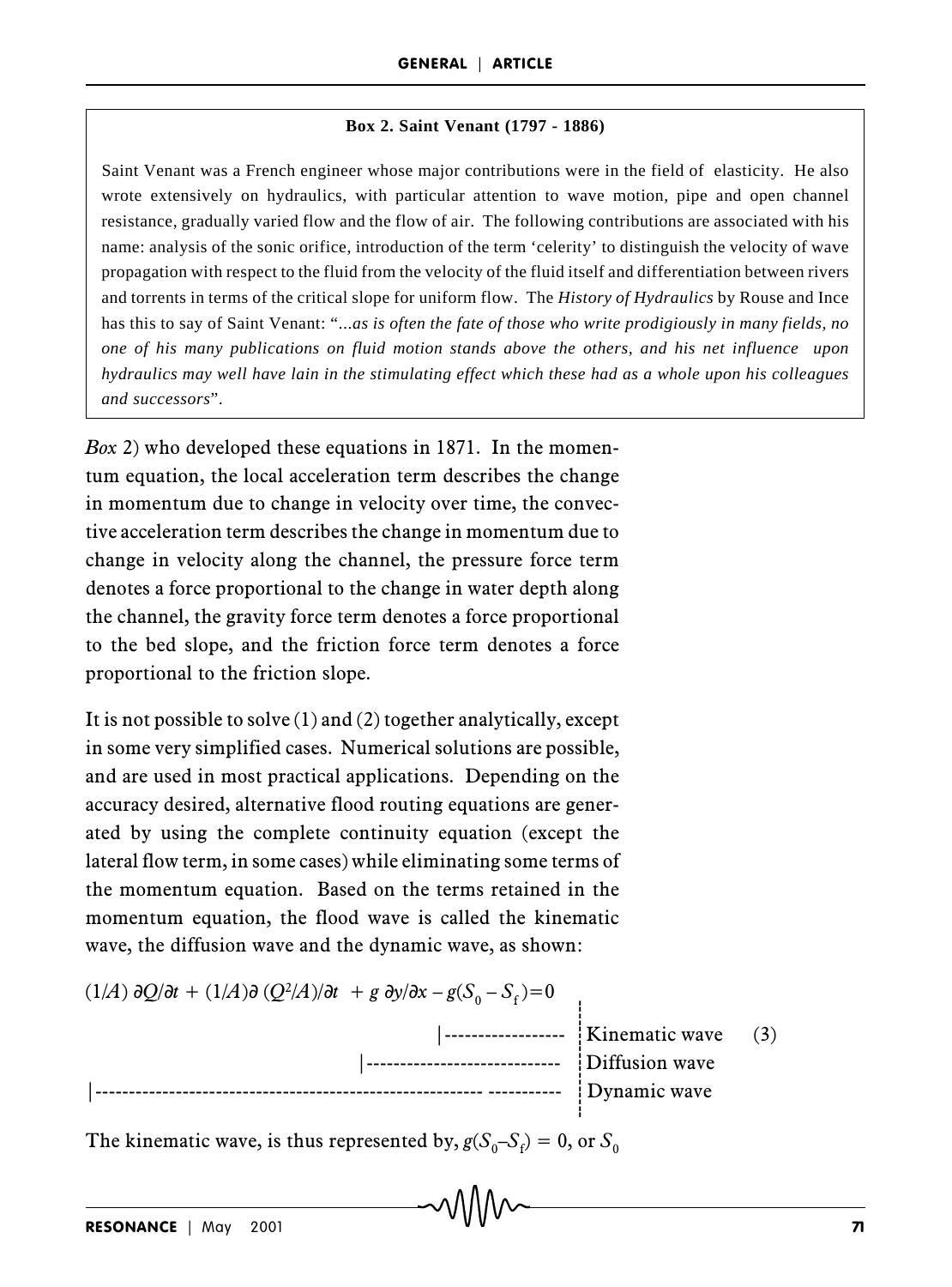$S_f$ , the diffusion wave by, g  $\partial y/\partial x - g(S_0 - S_f) = 0$  resulting in  $\partial y/\partial x = (S_0 - S_f)$ , and the dynamic wave by the complete momentum equation  $(3)$ .

In most practical applications (see  $Box$  3), either the wave resulting from the simplest form of the momentum equation, viz., the kinematic wave, or from the complete momentum equation, viz., the dynamic wave is used. For the kinematic wave, the acceleration and pressure terms in the momentum equation are neglected, and hence the name kinematic, referring to the study of motion exclusive of the influence of mass and force. The remaining terms in the momentum equation represent the steady uniform flow. In other words, we consider the

#### **Box 3. Some Applications of the Saint Venant Equations**

Numerical solutions of the Saint Venant equations are used to predict the flood arrival time and its magnitude (i.e., the flood hydrograph) at various locations along a river, once the flood hydrograph at an upstream location is known. The typical distances we are concerned here are in hundreds of kilometers, times of the order of 2-3 days with routing time steps of one hour, and the typical flood discharges may be of the order of thousands of cumecs  $(m<sup>3</sup>/sec)$ . An accurate prediction of the travel of the flood wave during the unprecedented floods in the Yamuna in 1978, led to the timely evacuation of parts of Delhi.

The dynamic wave model is used to analyse the flash floods caused due to dam breaks. Downstream flood wave caused by the 1976 failure of the Teton dam in Idaho, US was re-constructed by the dynamic wave model. The flash floods had rendered 25,000 people homeless, apart from causing huge economic loss. The re-construction of the hydrograph downstream of the dam showed that the peak reservoir outflow was about 20 times greater than the largest recorded floods at that site.

Flood routing is used in designing the urban storm water drainage systems. Urbanisation modifies the hydrologic characteristics of a region. The hydrographs after urbanisation show a higher peak and a lower time-to-peak, for the same rainfall pattern. This is due to the quicker and higher runoff because of the increased impervious area. As impervious area increases, therefore, drainage of storm water becomes challenging. The kinematic wave model is used to route the flood hydrographs through the urban drainage system, to examine the adequacy of the system.

In engineering designs for flood control (e.g., flood control reservoirs), a design flood hydrograph is routed to ensure the safety of the design. The design flood, such as a 100 year flood (*Box* 4), is selected based on the perceived acceptable risks. The flood hydrograph used for routing is constructed based on the design duration, which depends on the hydrology of the region.